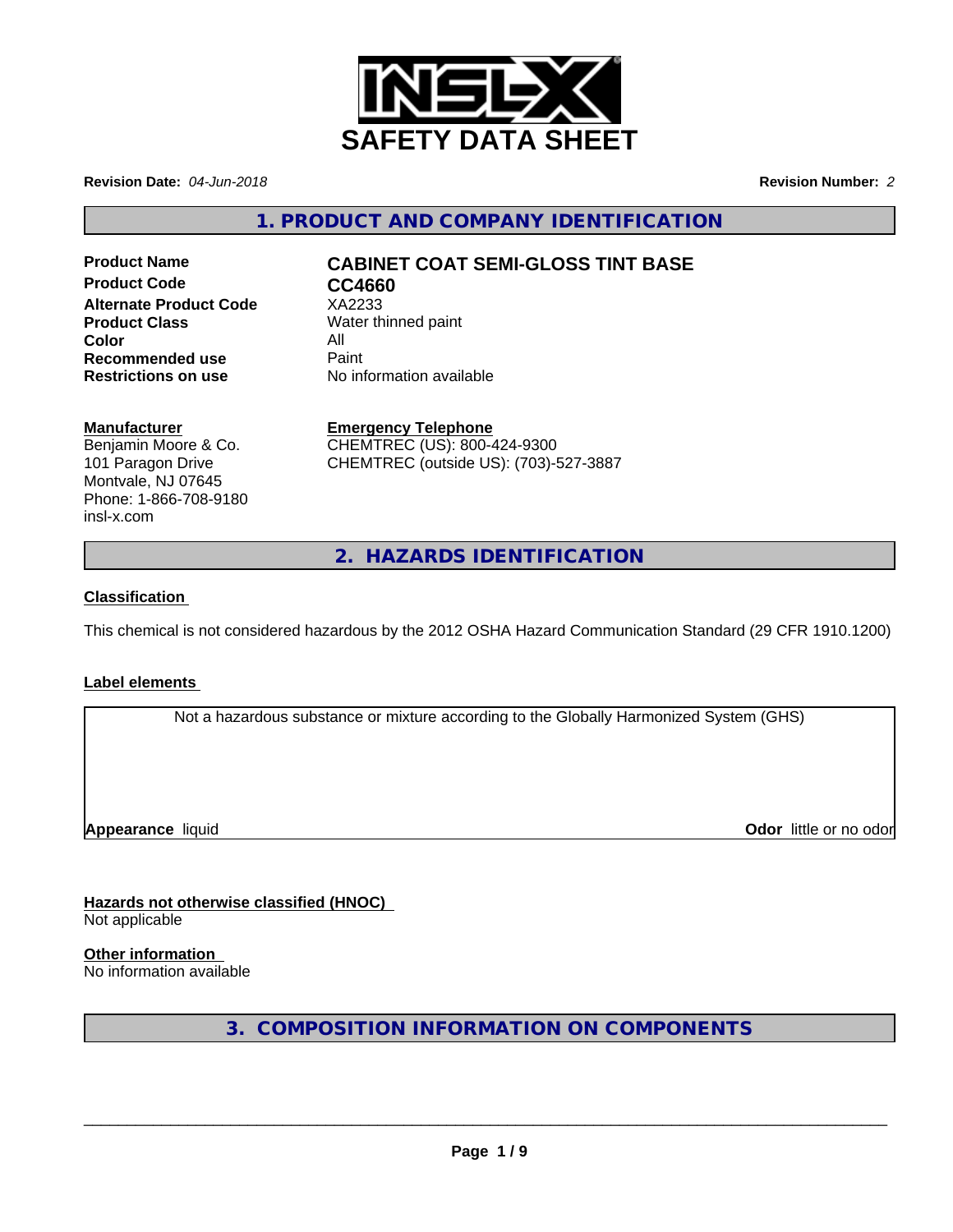| <b>Chemical name</b>  | <b>CAS No.</b>     | Weight-%     |
|-----------------------|--------------------|--------------|
| Titanium dioxide      | 13463-67-7         | $\sim$<br>ັບ |
| Silica<br>, amorphous | 7631-86-9          |              |
| Ammonia               | $7664 - 41 -$<br>- | v.J          |

|                                                  | 4. FIRST AID MEASURES                                                                                    |
|--------------------------------------------------|----------------------------------------------------------------------------------------------------------|
| <b>General Advice</b>                            | No hazards which require special first aid measures.                                                     |
| <b>Eye Contact</b>                               | Rinse thoroughly with plenty of water for at least 15 minutes and consult a<br>physician.                |
| <b>Skin Contact</b>                              | Wash off immediately with soap and plenty of water while removing all<br>contaminated clothes and shoes. |
| <b>Inhalation</b>                                | Move to fresh air. If symptoms persist, call a physician.                                                |
| Ingestion                                        | Clean mouth with water and afterwards drink plenty of water. Consult a physician<br>if necessary.        |
| <b>Most Important</b><br><b>Symptoms/Effects</b> | None known.                                                                                              |
| <b>Notes To Physician</b>                        | Treat symptomatically.                                                                                   |
|                                                  |                                                                                                          |

**5. FIRE-FIGHTING MEASURES 1999 THE SERVICE STATE** 

| <b>Suitable Extinguishing Media</b>                                              | Use extinguishing measures that are appropriate to local<br>circumstances and the surrounding environment.                                   |
|----------------------------------------------------------------------------------|----------------------------------------------------------------------------------------------------------------------------------------------|
| <b>Protective Equipment And Precautions For</b><br><b>Firefighters</b>           | As in any fire, wear self-contained breathing apparatus<br>pressure-demand, MSHA/NIOSH (approved or equivalent)<br>and full protective gear. |
| <b>Specific Hazards Arising From The Chemical</b>                                | Closed containers may rupture if exposed to fire or<br>extreme heat.                                                                         |
| <b>Sensitivity To Mechanical Impact</b>                                          | No.                                                                                                                                          |
| <b>Sensitivity To Static Discharge</b>                                           | No.                                                                                                                                          |
| <b>Flash Point Data</b><br>Flash Point (°F)<br>Flash Point (°C)<br><b>Method</b> | Not applicable<br>Not applicable<br>Not applicable                                                                                           |
| <b>Flammability Limits In Air</b>                                                |                                                                                                                                              |
| Lower flammability limit:<br><b>Upper flammability limit:</b>                    | Not applicable<br>Not applicable                                                                                                             |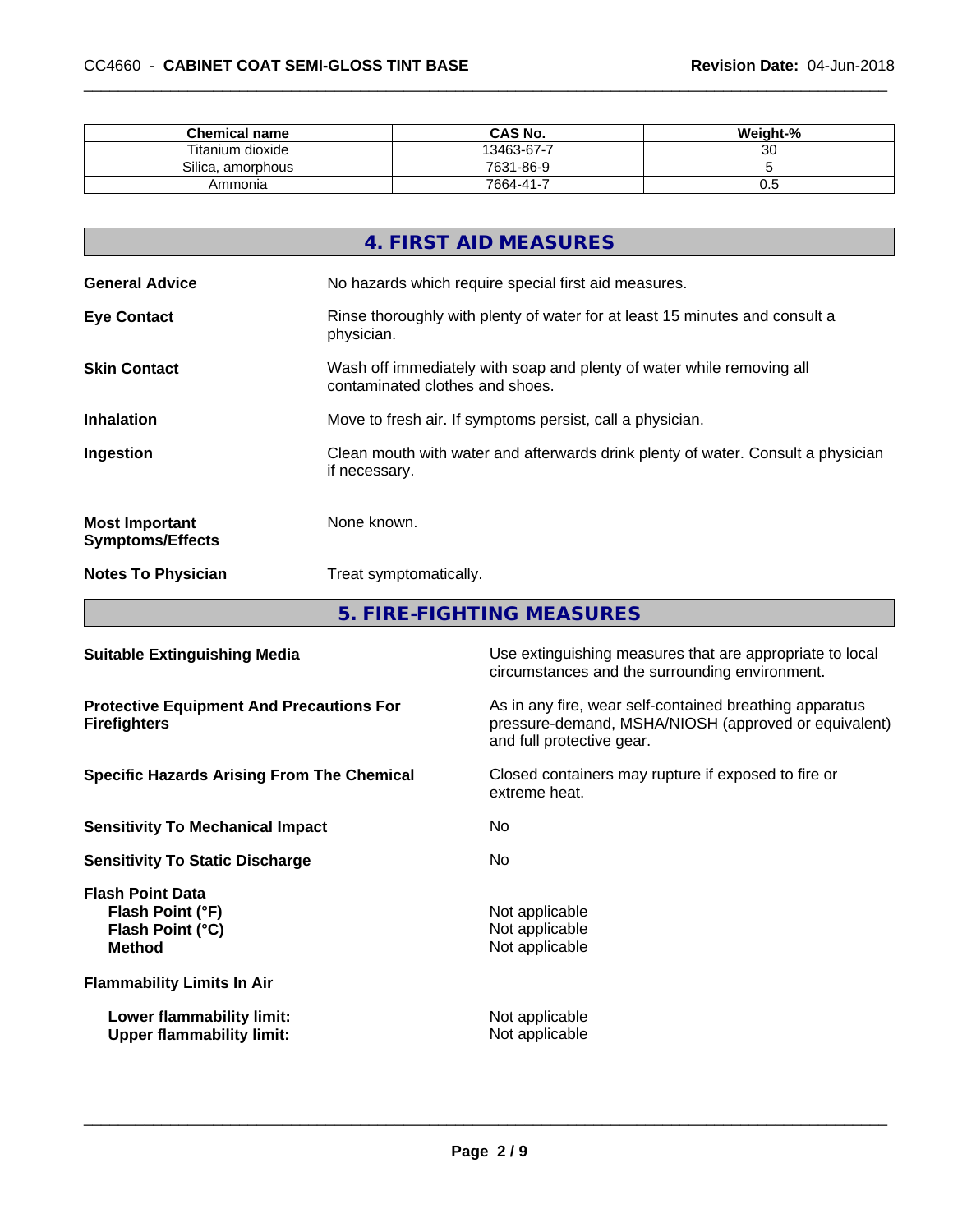| <b>NFPA</b> | Health: | <b>Flammability: 0</b> | <b>Instability: 0</b> | <b>Special: Not Applicable</b> |
|-------------|---------|------------------------|-----------------------|--------------------------------|

#### **NFPA Legend**

- 0 Not Hazardous
- 1 Slightly
- 2 Moderate
- 3 High
- 4 Severe

*The ratings assigned are only suggested ratings, the contractor/employer has ultimate responsibilities for NFPA ratings where this system is used.*

*Additional information regarding the NFPA rating system is available from the National Fire Protection Agency (NFPA) at www.nfpa.org.*

## **6. ACCIDENTAL RELEASE MEASURES**

| <b>Personal Precautions</b>      | Avoid contact with skin, eyes and clothing. Ensure adequate ventilation.                                                                                                         |  |
|----------------------------------|----------------------------------------------------------------------------------------------------------------------------------------------------------------------------------|--|
|                                  |                                                                                                                                                                                  |  |
| <b>Other Information</b>         | Prevent further leakage or spillage if safe to do so.                                                                                                                            |  |
| <b>Environmental precautions</b> | See Section 12 for additional Ecological Information.                                                                                                                            |  |
| <b>Methods for Cleaning Up</b>   | Soak up with inert absorbent material. Sweep up and shovel into suitable<br>containers for disposal.                                                                             |  |
|                                  | 7. HANDLING AND STORAGE                                                                                                                                                          |  |
| <b>Handling</b>                  | Avoid contact with skin, eyes and clothing. Avoid breathing vapors, spray mists or<br>sanding dust. In case of insufficient ventilation, wear suitable respiratory<br>equipment. |  |
| <b>Storage</b>                   | Keep container tightly closed. Keep out of the reach of children.                                                                                                                |  |
| <b>Incompatible Materials</b>    | No information available                                                                                                                                                         |  |
|                                  |                                                                                                                                                                                  |  |

**8. EXPOSURE CONTROLS/PERSONAL PROTECTION**

## **Exposure Limits**

| <b>Chemical name</b> | <b>ACGIH TLV</b>              | <b>OSHA PEL</b>                           |
|----------------------|-------------------------------|-------------------------------------------|
| Titanium dioxide     | 10 mg/m $3$ - TWA             | $15 \text{ mg/m}^3$ - TWA                 |
| Silica, amorphous    | N/E                           | 20 mppcf - TWA                            |
| Ammonia              | 25 ppm - TWA<br>35 ppm - STEL | 50 ppm - TWA<br>$35 \text{ mg/m}^3$ - TWA |

#### **Legend**

ACGIH - American Conference of Governmental Industrial Hygienists Exposure Limits OSHA - Occupational Safety & Health Administration Exposure Limits N/E - Not Established

**Engineering Measures** Ensure adequate ventilation, especially in confined areas.

 $\overline{\phantom{a}}$  ,  $\overline{\phantom{a}}$  ,  $\overline{\phantom{a}}$  ,  $\overline{\phantom{a}}$  ,  $\overline{\phantom{a}}$  ,  $\overline{\phantom{a}}$  ,  $\overline{\phantom{a}}$  ,  $\overline{\phantom{a}}$  ,  $\overline{\phantom{a}}$  ,  $\overline{\phantom{a}}$  ,  $\overline{\phantom{a}}$  ,  $\overline{\phantom{a}}$  ,  $\overline{\phantom{a}}$  ,  $\overline{\phantom{a}}$  ,  $\overline{\phantom{a}}$  ,  $\overline{\phantom{a}}$ 

## **Personal Protective Equipment**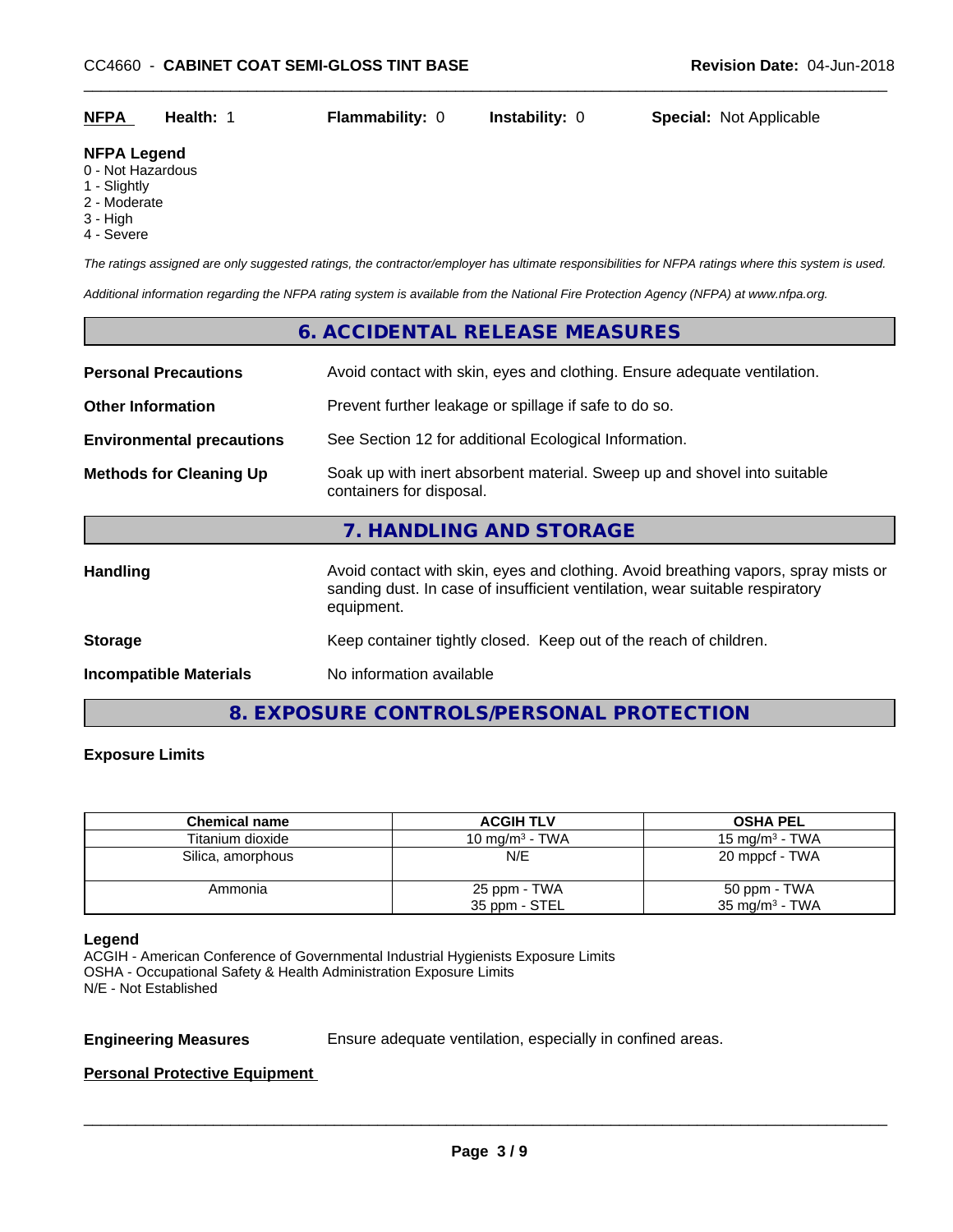| <b>Eye/Face Protection</b>    | Safety glasses with side-shields.                                        |
|-------------------------------|--------------------------------------------------------------------------|
| <b>Skin Protection</b>        | Protective gloves and impervious clothing.                               |
| <b>Respiratory Protection</b> | In case of insufficient ventilation wear suitable respiratory equipment. |
| Ivaiono Moscuros              | Avoid contact with skin, eves and clothing. Remove and wash contaminated |

**Hygiene Measures** Avoid contact with skin, eyes and clothing. Remove and wash contaminated clothing before re-use. Wash thoroughly after handling.

# **9. PHYSICAL AND CHEMICAL PROPERTIES**

**Appearance** liquid **Odor** little or no odor **Odor Threshold** No information available **Density (lbs/gal)** 10.6 - 11.0<br> **Specific Gravity** 1.28 - 1.32 **Specific Gravity pH pH**  $\blacksquare$ **Viscosity (cps)** No information available<br> **Solubility (ies)** No information available<br>
No information available **Water solubility** No information available **Evaporation Rate Evaporation Rate No information available Vapor pressure @20 °C (kPa)** No information available **Vapor density** No information available **Wt. % Solids** 45 - 55 **Vol. % Solids Wt. % Volatiles** 45 - 55 **Vol. % Volatiles** 60 - 70 **VOC Regulatory Limit (g/L)** <50 **Boiling Point (°F)** 212 **Boiling Point**  $(^{\circ}C)$  100 **Freezing Point (°F)** 32 **Freezing Point (°C)** 0 **Flash Point (°F)**  $\blacksquare$  **Point Point Propilers Point Propilers Propilers Propilers Propilers Propilers Propilers Propilers Propilers Propilers Propilers Propilers Propilers Propilers Pro Flash Point (°C)** Not applicable **Method** Not applicable<br> **Flammability (solid, gas)** Not applicable Not applicable **Flammability** (solid, gas) **Upper flammability limit:**<br> **Lower flammability limit:** Not applicable Not applicable **Lower flammability limit:**<br> **Autoignition Temperature (°F)** Not applicable havailable **Autoignition Temperature (°F) Autoignition Temperature (°C)** No information available **Decomposition Temperature (°F)** No information available **Decomposition Temperature (°C)**<br> **Partition coefficient**<br> **Partition coefficient**<br> **Partition coefficient** 

**Solubility(ies)** No information available **No information available** 

# **10. STABILITY AND REACTIVITY**

| <b>Reactivity</b>                       | Not Applicable                           |
|-----------------------------------------|------------------------------------------|
| <b>Chemical Stability</b>               | Stable under normal conditions.          |
| <b>Conditions to avoid</b>              | Prevent from freezing.                   |
| <b>Incompatible Materials</b>           | No materials to be especially mentioned. |
| <b>Hazardous Decomposition Products</b> | None under normal use.                   |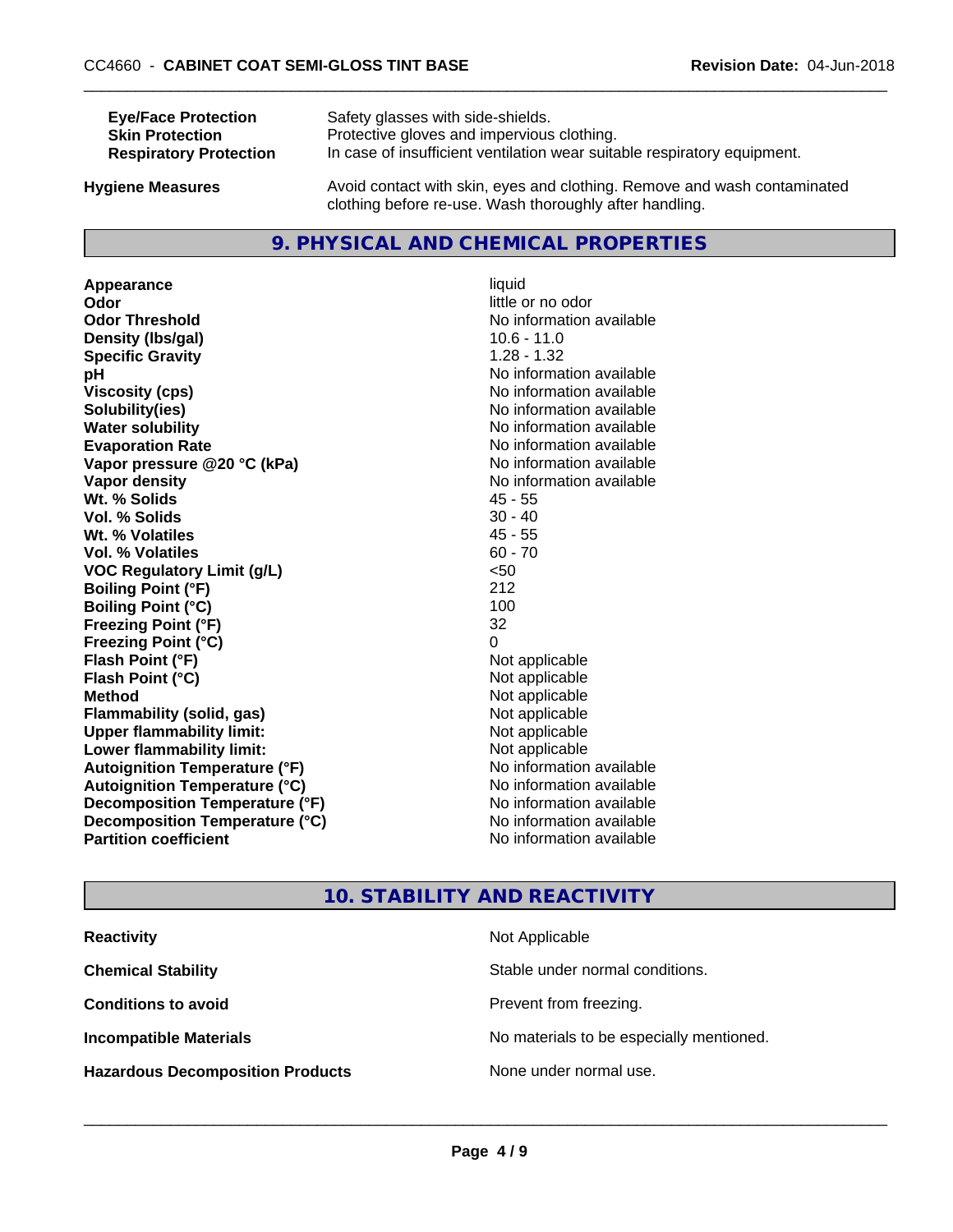| Possibility of hazardous reactions                                                                                                                                                                                                                                                                                                                                                                                                                                                                         | None under normal conditions of use.                                                                                                                                                                                                                                                                                                                                                                                                                                                                                                                                                                                                                                                                  |  |  |
|------------------------------------------------------------------------------------------------------------------------------------------------------------------------------------------------------------------------------------------------------------------------------------------------------------------------------------------------------------------------------------------------------------------------------------------------------------------------------------------------------------|-------------------------------------------------------------------------------------------------------------------------------------------------------------------------------------------------------------------------------------------------------------------------------------------------------------------------------------------------------------------------------------------------------------------------------------------------------------------------------------------------------------------------------------------------------------------------------------------------------------------------------------------------------------------------------------------------------|--|--|
|                                                                                                                                                                                                                                                                                                                                                                                                                                                                                                            | 11. TOXICOLOGICAL INFORMATION                                                                                                                                                                                                                                                                                                                                                                                                                                                                                                                                                                                                                                                                         |  |  |
| <b>Product Information</b>                                                                                                                                                                                                                                                                                                                                                                                                                                                                                 |                                                                                                                                                                                                                                                                                                                                                                                                                                                                                                                                                                                                                                                                                                       |  |  |
| Information on likely routes of exposure                                                                                                                                                                                                                                                                                                                                                                                                                                                                   |                                                                                                                                                                                                                                                                                                                                                                                                                                                                                                                                                                                                                                                                                                       |  |  |
| <b>Principal Routes of Exposure</b>                                                                                                                                                                                                                                                                                                                                                                                                                                                                        | Eye contact, skin contact and inhalation.                                                                                                                                                                                                                                                                                                                                                                                                                                                                                                                                                                                                                                                             |  |  |
| <b>Acute Toxicity</b>                                                                                                                                                                                                                                                                                                                                                                                                                                                                                      |                                                                                                                                                                                                                                                                                                                                                                                                                                                                                                                                                                                                                                                                                                       |  |  |
| <b>Product Information</b>                                                                                                                                                                                                                                                                                                                                                                                                                                                                                 | No information available                                                                                                                                                                                                                                                                                                                                                                                                                                                                                                                                                                                                                                                                              |  |  |
|                                                                                                                                                                                                                                                                                                                                                                                                                                                                                                            | Symptoms related to the physical, chemical and toxicological characteristics                                                                                                                                                                                                                                                                                                                                                                                                                                                                                                                                                                                                                          |  |  |
| <b>Symptoms</b>                                                                                                                                                                                                                                                                                                                                                                                                                                                                                            | No information available                                                                                                                                                                                                                                                                                                                                                                                                                                                                                                                                                                                                                                                                              |  |  |
| Delayed and immediate effects as well as chronic effects from short and long-term exposure                                                                                                                                                                                                                                                                                                                                                                                                                 |                                                                                                                                                                                                                                                                                                                                                                                                                                                                                                                                                                                                                                                                                                       |  |  |
| Eye contact<br><b>Skin contact</b><br>Inhalation<br>Ingestion<br><b>Sensitization</b><br><b>Neurological Effects</b><br><b>Mutagenic Effects</b><br><b>Reproductive Effects</b><br><b>Developmental Effects</b><br><b>Target organ effects</b><br><b>STOT - single exposure</b><br><b>STOT - repeated exposure</b><br>Other adverse effects<br><b>Aspiration Hazard</b><br><b>Numerical measures of toxicity</b><br><b>ATEmix (oral)</b><br><b>ATEmix (dermal)</b><br><b>ATEmix (inhalation-dust/mist)</b> | May cause slight irritation.<br>Substance may cause slight skin irritation. Prolonged or repeated contact may dry<br>skin and cause irritation.<br>May cause irritation of respiratory tract.<br>Ingestion may cause gastrointestinal irritation, nausea, vomiting and diarrhea.<br>No information available<br>No information available.<br>No information available.<br>No information available.<br>No information available.<br>No information available.<br>No information available.<br>No information available.<br>No information available.<br>No information available<br>The following values are calculated based on chapter 3.1 of the GHS document<br>35271 mg/kg<br>154585<br>351 mg/L |  |  |
| <b>Component Information</b>                                                                                                                                                                                                                                                                                                                                                                                                                                                                               |                                                                                                                                                                                                                                                                                                                                                                                                                                                                                                                                                                                                                                                                                                       |  |  |
| Titanium dioxide<br>LD50 Oral: > 10000 mg/kg (Rat)<br>Silica, amorphous<br>LD50 Oral: > 5000 mg/kg (Rat)<br>LD50 Dermal: 2,000 mg/kg (Rabbit)<br>LC50 Inhalation (Dust): > 2 mg/L<br>Ammonia<br>LC50 Inhalation (Vapor): 2000 ppm (Rat, 4 hr.)                                                                                                                                                                                                                                                             |                                                                                                                                                                                                                                                                                                                                                                                                                                                                                                                                                                                                                                                                                                       |  |  |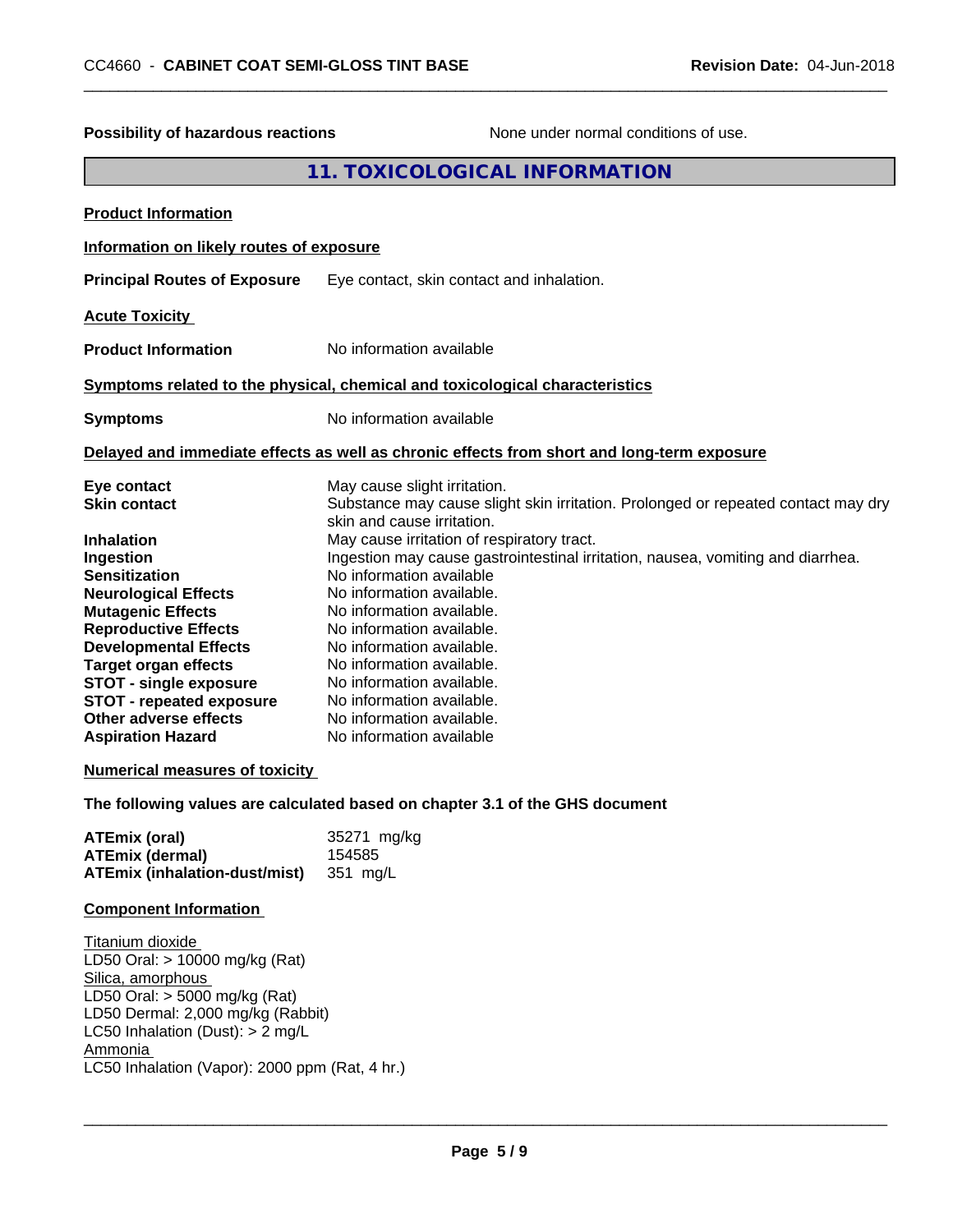#### **Carcinogenicity**

*The information below indicateswhether each agency has listed any ingredient as a carcinogen:.*

| <b>Chemical name</b>               | <b>IARC</b>                    | <b>NTF</b> | ດເ⊔າ<br>UJNA |
|------------------------------------|--------------------------------|------------|--------------|
|                                    | .<br>2B<br>Possible<br>⊧ Human |            | Listed       |
| <b>TELL</b><br>dioxide<br>Titanium | Carcinogen                     |            |              |

• Although IARC has classified titanium dioxide as possibly carcinogenic to humans (2B), their summary concludes: "No significant exposure to titanium dioxide is thought to occur during the use of products in which titanium dioxide is bound to other materials, such as paint."

#### **Legend**

IARC - International Agency for Research on Cancer NTP - National Toxicity Program OSHA - Occupational Safety & Health Administration

**12. ECOLOGICAL INFORMATION**

## **Ecotoxicity Effects**

The environmental impact of this product has not been fully investigated.

### **Product Information**

#### **Acute Toxicity to Fish**

No information available

#### **Acute Toxicity to Aquatic Invertebrates**

No information available

#### **Acute Toxicity to Aquatic Plants**

No information available

#### **Persistence / Degradability**

No information available.

#### **Bioaccumulation**

There is no data for this product.

#### **Mobility in Environmental Media**

No information available.

#### **Ozone**

No information available

#### **Component Information**

#### **Acute Toxicity to Fish**

No information available Titanium dioxide  $LC50:$  > 1000 mg/L (Fathead Minnow - 96 hr.)

#### **Acute Toxicity to Aquatic Invertebrates**

No information available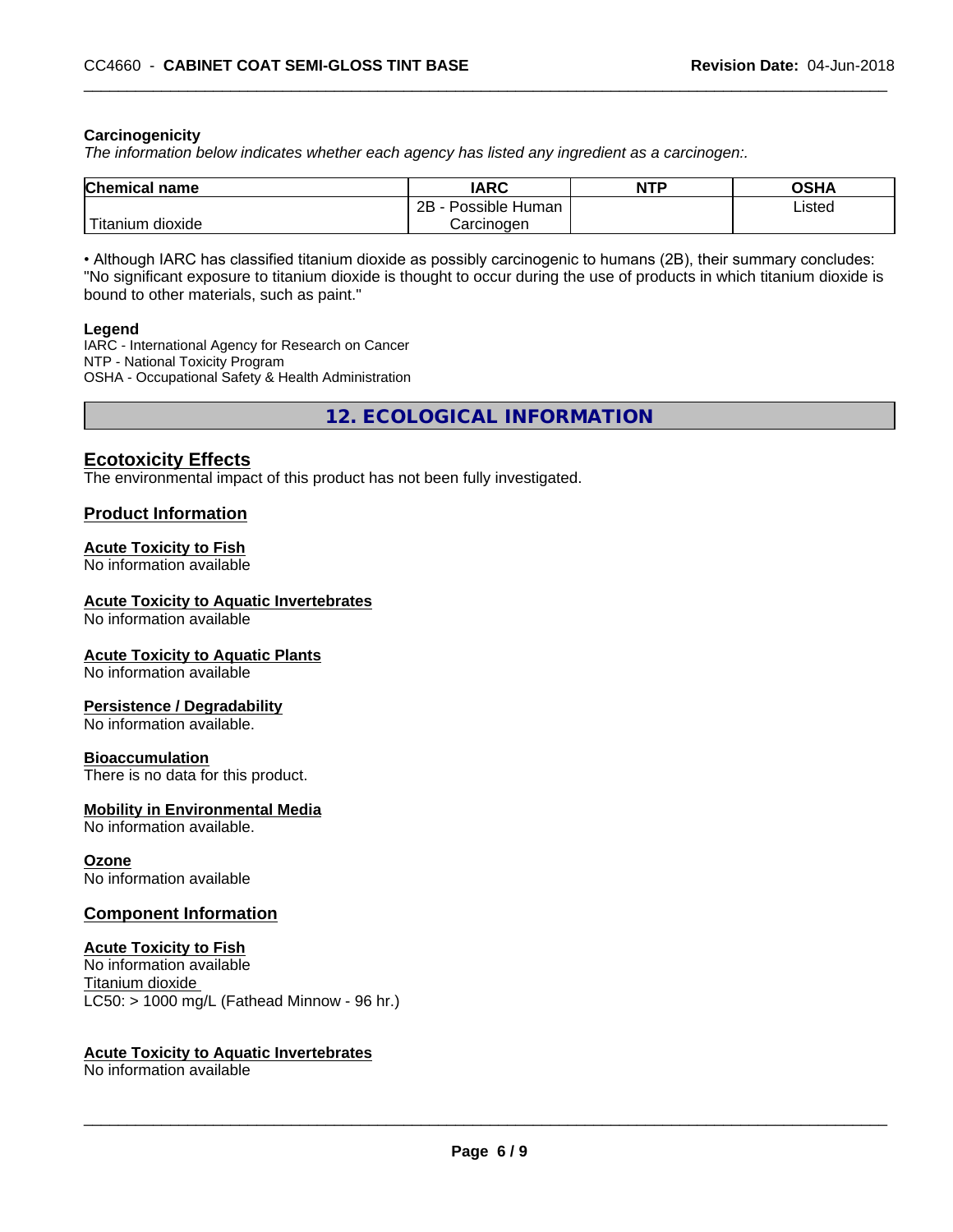#### **Acute Toxicity to Aquatic Plants**

No information available

|                              | 13. DISPOSAL CONSIDERATIONS                                                                                                                                                                                               |
|------------------------------|---------------------------------------------------------------------------------------------------------------------------------------------------------------------------------------------------------------------------|
| <b>Waste Disposal Method</b> | Dispose of in accordance with federal, state, and local regulations. Local<br>requirements may vary, consult your sanitation department or state-designated<br>environmental protection agency for more disposal options. |
|                              | 14. TRANSPORT INFORMATION                                                                                                                                                                                                 |
| <b>DOT</b>                   | Not regulated                                                                                                                                                                                                             |
| <b>ICAO/IATA</b>             | Not regulated                                                                                                                                                                                                             |
| <b>IMDG/IMO</b>              | Not regulated                                                                                                                                                                                                             |
|                              | 15. REGULATORY INFORMATION                                                                                                                                                                                                |

# **International Inventories**

| <b>TSCA: United States</b> | Yes - All components are listed or exempt. |
|----------------------------|--------------------------------------------|
| <b>DSL: Canada</b>         | Yes - All components are listed or exempt. |

# **Federal Regulations**

| SARA 311/312 hazardous categorization |    |  |
|---------------------------------------|----|--|
| Acute health hazard                   | Nο |  |
| Chronic Health Hazard                 | Nο |  |
| Fire hazard                           | Nο |  |
| Sudden release of pressure hazard     | N٥ |  |

Reactive Hazard No. No. 2012 12:30 No. 2012

#### **SARA 313**

Section 313 of Title III of the Superfund Amendments and Reauthorization Act of 1986 (SARA). This product contains a chemical or chemicals which are subject to the reporting requirements of the Act and Title 40 of the Code of Federal Regulations, Part 372:

*None*

**Clean Air Act,Section 112 Hazardous Air Pollutants (HAPs) (see 40 CFR 61)**

This product contains the following HAPs:

*None*

## **US State Regulations**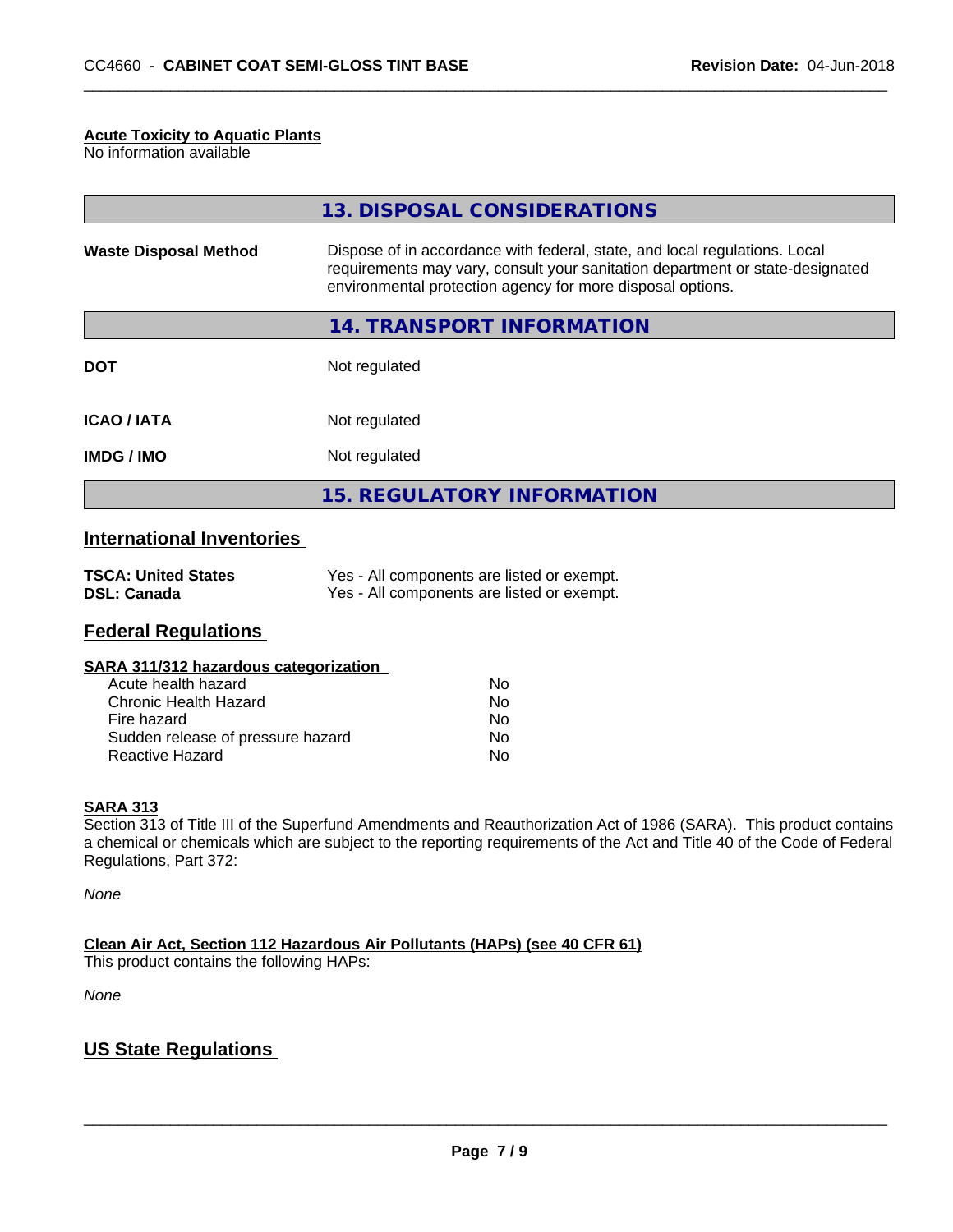### **California Proposition 65**

**AVIMARNING:** Cancer and Reproductive Harm– www.P65warnings.ca.gov

### **State Right-to-Know**

| Chemical<br>name               | Mass<br>sachusetts | <b>Jersev</b><br>Nev | Pennsvlvania |
|--------------------------------|--------------------|----------------------|--------------|
| ⊦dioxide<br>l itanıum          |                    |                      |              |
| <b></b><br>Silica<br>amorphous |                    |                      |              |

#### **Legend**

X - Listed

## **16. OTHER INFORMATION**

**HMIS** - **Health:** 1 **Flammability:** 0 **Reactivity:** 0 **PPE:** -

#### **HMIS Legend**

- 0 Minimal Hazard
- 1 Slight Hazard
- 2 Moderate Hazard
- 3 Serious Hazard
- 4 Severe Hazard
- \* Chronic Hazard
- X Consult your supervisor or S.O.P. for "Special" handling instructions.

*Note: The PPE rating has intentionally been left blank. Choose appropriate PPE that will protect employees from the hazards the material will present under the actual normal conditions of use.*

*Caution: HMISÒ ratings are based on a 0-4 rating scale, with 0 representing minimal hazards or risks, and 4 representing significant hazards or risks. Although HMISÒ ratings are not required on MSDSs under 29 CFR 1910.1200, the preparer, has chosen to provide them. HMISÒ ratings are to be used only in conjunction with a fully implemented HMISÒ program by workers who have received appropriate HMISÒ training. HMISÒ is a registered trade and service mark of the NPCA. HMISÒ materials may be purchased exclusively from J. J. Keller (800) 327-6868.*

 **WARNING!** If you scrape, sand, or remove old paint, you may release lead dust. LEAD IS TOXIC. EXPOSURE TO LEAD DUST CAN CAUSE SERIOUS ILLNESS, SUCH AS BRAIN DAMAGE, ESPECIALLY IN CHILDREN. PREGNANT WOMEN SHOULD ALSO AVOID EXPOSURE.Wear a NIOSH approved respirator to control lead exposure. Clean up carefully with a HEPA vacuum and a wet mop. Before you start, find out how to protect yourself and your family by contacting the National Lead Information Hotline at 1-800-424-LEAD or log on to www.epa.gov/lead.

| <b>Prepared By</b>                               | <b>Product Stewardship Department</b><br>Benjamin Moore & Co.<br>101 Paragon Drive<br>Montvale, NJ 07645<br>800-225-5554 |  |
|--------------------------------------------------|--------------------------------------------------------------------------------------------------------------------------|--|
| <b>Revision Date:</b><br><b>Revision Summary</b> | 04-Jun-2018<br>Not available                                                                                             |  |

#### Disclaimer

The information contained herein is presented in good faith and believed to be accurate as of the effective date shown